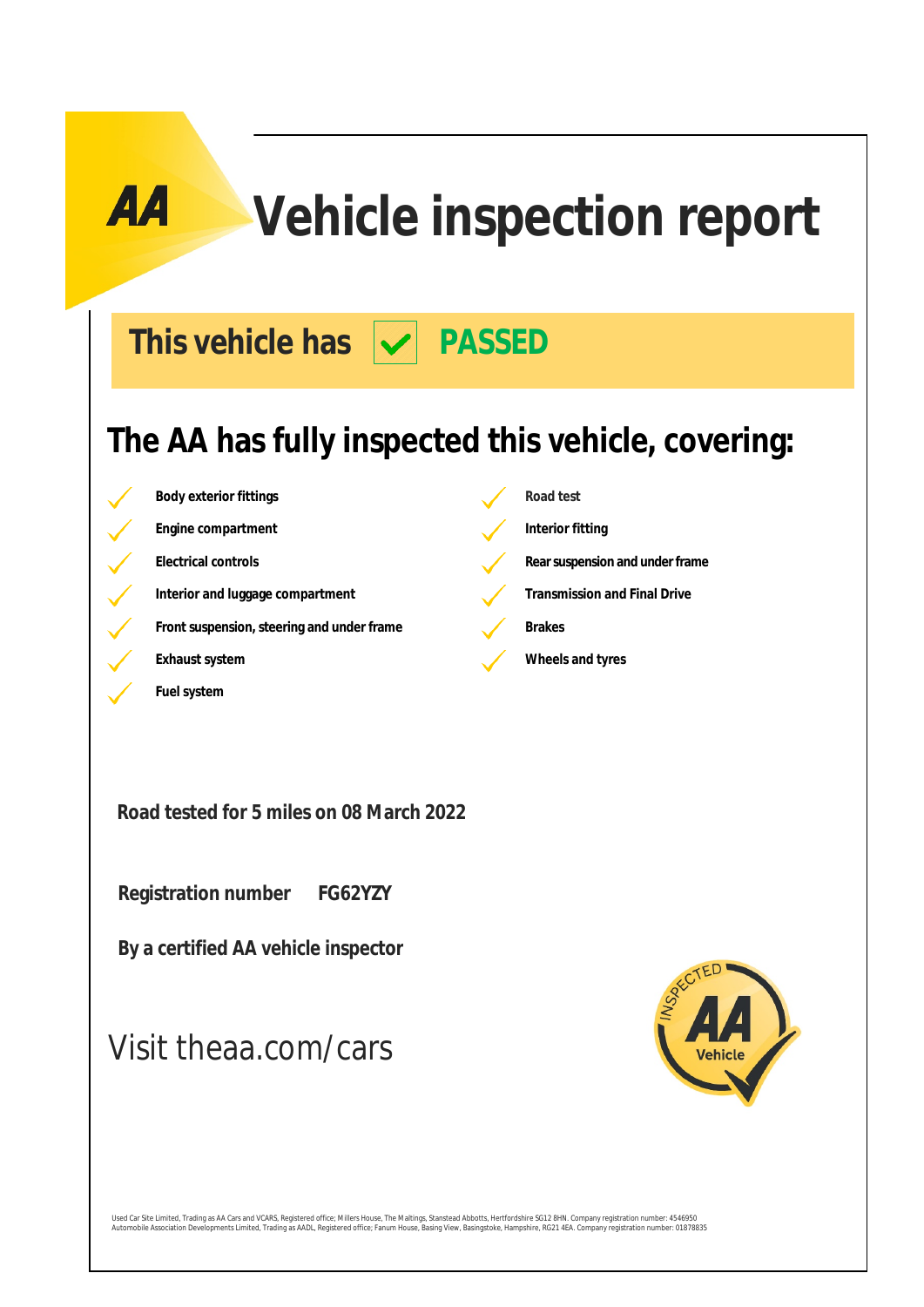## **Vehicle Inspection Report**

| Dealer's Name:     | <b>Amin Motors</b> |
|--------------------|--------------------|
| Inspection Number: | <b>BVI605147</b>   |
| Status:            | <b>PASS</b>        |

### **Key for points in the following sections:**

| P             | Pass                        |                                                                                                |              |
|---------------|-----------------------------|------------------------------------------------------------------------------------------------|--------------|
| F.            | Fail                        |                                                                                                |              |
| A             | <b>Advisory</b>             |                                                                                                |              |
| N/A           | Not applicable              |                                                                                                |              |
|               |                             | Please note: Right = Offside (O/S) and Left = Nearside (N/S) as viewed from the driver's seat. |              |
|               | <b>General Information:</b> |                                                                                                |              |
| Registration: | FG62YZY                     | Mileage at start of inspection:                                                                | 90388        |
| Make:         | <b>AUDI</b>                 | Colour:                                                                                        | <b>BLACK</b> |

| Registration: | <b>FG62YZY</b>                            | Mileage at start of inspection: 90388 |                          |
|---------------|-------------------------------------------|---------------------------------------|--------------------------|
| Make:         | <b>AUDI</b>                               | Colour:                               | <b>BLACK</b>             |
| Model:        | Q7 S LINE + TDI QUATTRO A                 | <b>VIN</b>                            | <b>WAUZZZ4L3DD012371</b> |
|               | Ramp Available: No - inspected using jack | Fuel Type                             | <b>Diesel</b>            |

#### **Body Exterior Fittings:**

| <b>Bonnet Catch</b>                        | P   | <b>Bonnet Hinges</b>               | P   |
|--------------------------------------------|-----|------------------------------------|-----|
| Door Locks and Operation                   | P   | Fuel Filler Cover/Flap             | P   |
| Panoramic Roof                             | N/A | <b>Registration Plates</b>         | Р   |
| Sunroof/Convertible Operation              | N/A | Windscreen and Glass               | P   |
| <b>Interior Fittings:</b>                  |     |                                    |     |
| Air Vents and Operation                    | P   | Boot/Tailgate Lock and Operation   | P   |
| <b>Mirrors</b>                             | P   | Roof Blind Condition and Operation | N/A |
| Seat Adjustment                            | P   | <b>Seatbelts</b>                   | P   |
| <b>Engine Compartment:</b>                 |     |                                    |     |
| <b>Abnormal Noises</b>                     | P   | Antifreeze Strength                | P   |
| <b>Auxiliary Drive Belts</b>               | P   | <b>Brake Fluid Level</b>           | P   |
| <b>Clutch Fluid Level</b>                  | N/A | Coolant Cap                        | P   |
| Coolant Leaks                              | P   | <b>Coolant Level and Condition</b> | Р   |
| <b>Engine Mountings</b>                    | P   | Engine Oil Level                   | P   |
| Excessive Fumes/Smoke                      | P   | <b>Fuel Pipes</b>                  | P   |
| Hoses/Pipes Condition                      | P   | <b>Idle Speed</b>                  | P   |
| Oil/Fluid Leak(s)                          | P   | Power Steering Fluid Level         | N/A |
| Turbo/Supercharger Abnormal<br>Noise/Leaks | P   |                                    |     |
| <b>Electrical System and Controls:</b>     |     |                                    |     |
| Air Condition Operation                    | P   | Auto Stop Start Function           | P   |
| <b>Auxiliary Lights</b>                    | Р   | 12V Battery visual condition       | Р   |
|                                            |     |                                    |     |

Visit theaa.com/cars

Used Car Site Limited, Trading as AA Cars and VCARS, Registered office; Millers House, The Maltings, Stanstead Abbotts, Hertfordshire, SG12 8HN. Company registration number: 4546950<br>Automobile Association Developments Limi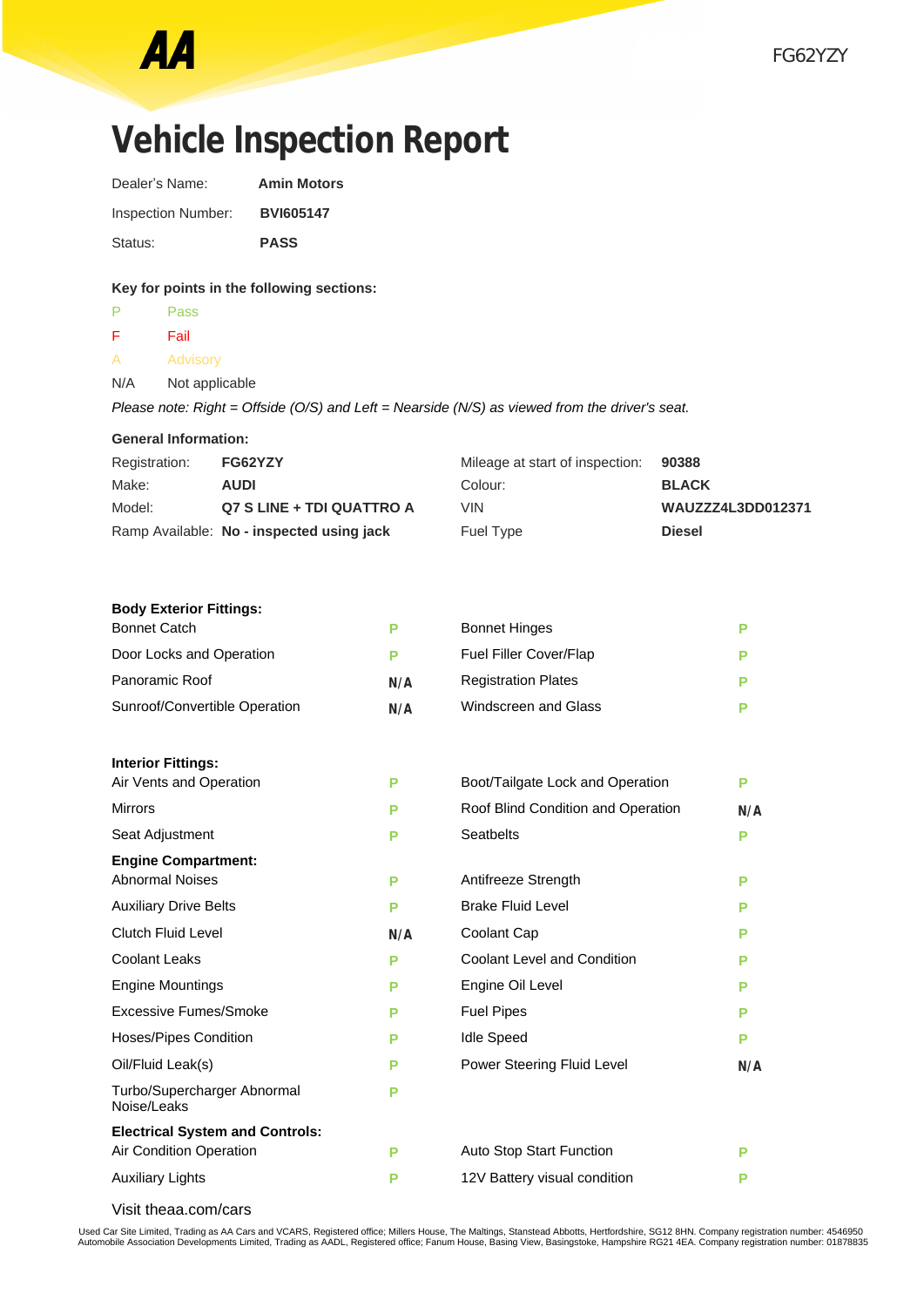

## **Vehicle Inspection Report**

| <b>Brake Lights</b>                                          | Р   | Controls/Switches                      | Р        |
|--------------------------------------------------------------|-----|----------------------------------------|----------|
| Fog Lights                                                   | Р   | <b>Headlamp Washers</b>                | Р        |
| Headlights                                                   | P   | Horn                                   | Р        |
| Indicator/Hazard Lights                                      | P   | Instruments                            | Р        |
| <b>Interior Lights</b>                                       | P   | Number Plate Lights                    | Р        |
| Panel Lights                                                 | P   | Reverse Lights                         | Р        |
| Side/Running Lights                                          | P   | Start Button/Ignition Lock             | Р        |
| <b>Window Operation</b>                                      | P   | Wipers and Washers                     | Р        |
| Front Suspension, Steering and Underbody:                    |     |                                        |          |
| Anti-Roll Bar and Links                                      | Р   | Engine Underside Leakage               | Р        |
| <b>Power Steering Operation</b>                              | P   | <b>Shock Absorbers Condition/Leaks</b> | Р        |
| Springs/Suspension Units                                     | P   | Steering and Ball Joint                | Р        |
| <b>Steering Pipes/Hoses</b>                                  | P   | <b>Steering Rack Gaitors</b>           | Р        |
| Steering Rack/Box                                            | P   | <b>Subframe Condition/Mountings</b>    | Р        |
| <b>Suspension Arms/Bushes</b>                                | Р   | <b>Underbody Condition</b>             | Р        |
| Wheel Hubs/Bearings                                          | Р   |                                        |          |
| <b>Rear Suspension and Underbody:</b>                        |     |                                        |          |
| Anti-Roll Bar and Links                                      | Р   | Engine Underside Leakage               | Р        |
| <b>Shock Absorbers Condition/Leaks</b>                       | P   | Springs/Suspension Units               | Р        |
| Subframe Condition/Mounting                                  | P   | <b>Suspension Arms/Bushes</b>          | Р        |
| <b>Underbody Condition</b>                                   | Р   | Wheel Hubs/Bearings                    | Р        |
| <b>Transmission/Final Drive:</b><br><b>Casings Condition</b> | P   | Clutch Hydraulic System                |          |
| <b>Clutch Operation</b>                                      | N/A | <b>Driveshaft Assembly</b>             | N/A<br>P |
| <b>Front CV Boots</b>                                        | Р   | Gear Linkage Operation (wear)          | P        |
| Mountings                                                    | P   | Oil/Fluid Leaks                        | P        |
| Propshaft                                                    | Р   | Propshaft Bearings/Supports            | Р        |
| Rear CV Boots                                                | Р   | <b>Universal Joints</b>                | Р        |
| <b>Abnormal Noises</b>                                       | P   |                                        |          |
|                                                              |     |                                        |          |
| Exhaust:<br>Catalytic Converter(s) Condition                 | N/A | <b>Diesel Particulate Filter</b>       | Р        |
| Heat Shields/Mountings                                       | P   | Joints/Couplings                       | Р        |
| <b>Manifold Condition</b>                                    | P   | <b>Pipes Condition</b>                 | Р        |
| Silencer(s)                                                  | P   |                                        |          |
| <b>Fuel System:</b>                                          |     |                                        |          |
| <b>Breather Pipes</b>                                        | P   | <b>Evidence of Leaks</b>               | Р        |
| <b>Fuel Lines</b>                                            | P   | Tank                                   | Р        |
| <b>Tank Fixings</b>                                          | Р   |                                        |          |
|                                                              |     |                                        |          |

**Brakes:**

Visit theaa.com/cars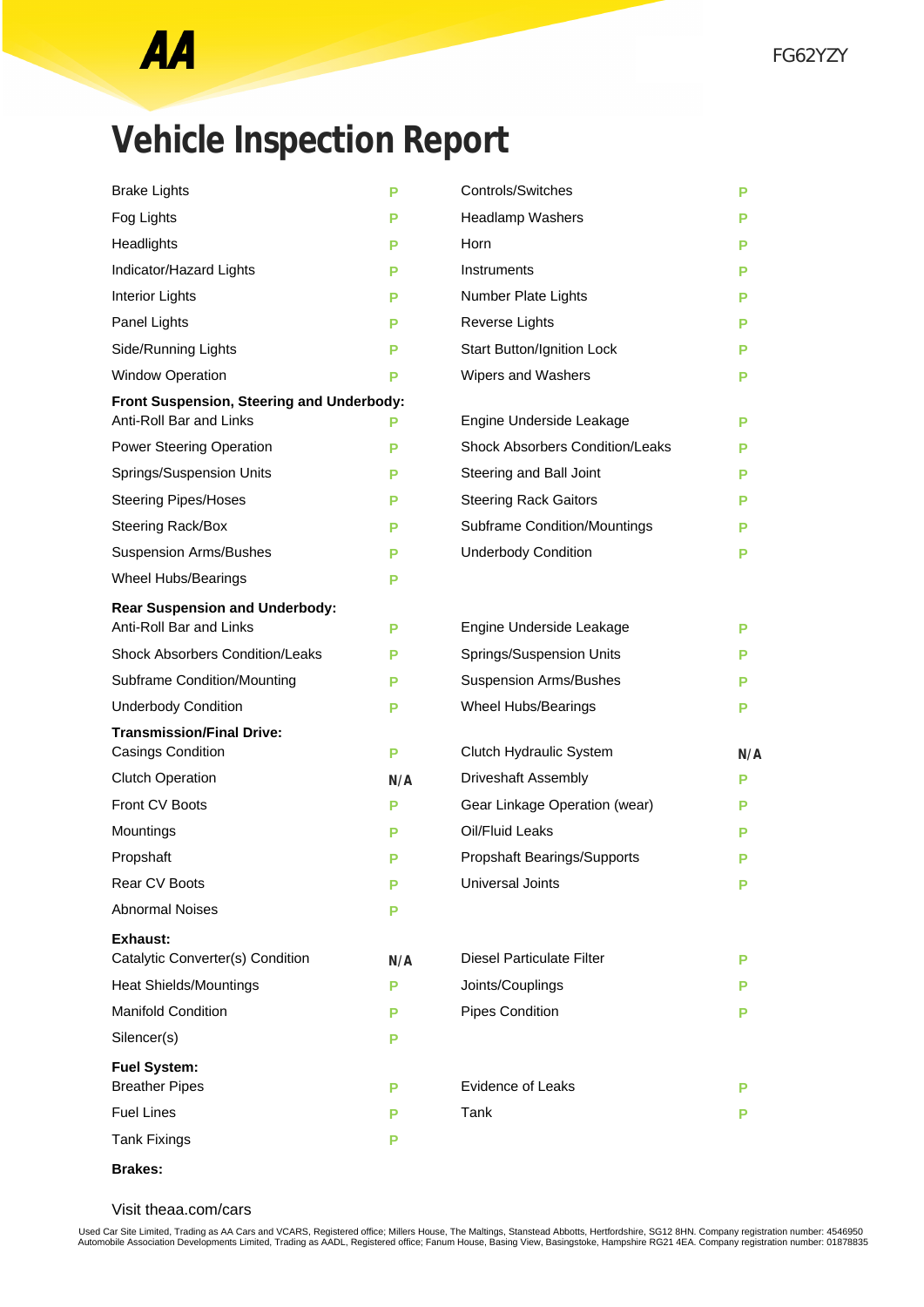## **Vehicle Inspection Report**

| <b>Brake Pedal Operation</b>  | P | <b>Brake Pipes</b>              | P |
|-------------------------------|---|---------------------------------|---|
| Discs/Pads (if visible)       | P | <b>Flexible Hoses</b>           | Р |
| <b>Fluid Leaks</b>            | P | Handbrake Operation             | Р |
| Pedal and Pad/Linkage         | P | Servo/Power Assistance          | Р |
| <b>Wheels and Tyres:</b>      |   |                                 |   |
| Front Left Damage             | P | Front Right Damage              | Р |
| Rear Left Damage              | P | Rear Right Damage               | P |
| Spare Damage                  | P | Locking Wheel Key Present       | Р |
| <b>Road Test:</b>             |   |                                 |   |
| Auto Changes/Kickdown         | P | Auto Gearbox Park Function      | Р |
| Auto Gearbox Sports Function  | P | <b>Brakes (Vibration/Noise)</b> | Р |
| <b>Cruise Control</b>         | P | Engine Noise (Abnormal)         | Р |
| <b>Engine Performance</b>     | P | <b>Exhaust Smoke</b>            | P |
| General Steering/Handling     | P | <b>Hot Restarting</b>           | Р |
| Instrument Control/Function   | P | <b>Overheating Evidence</b>     | Р |
| <b>Paddle Controls</b>        | P | <b>Parking Sensors</b>          | Р |
| Road Holding/Stability        | P | <b>Steering Effort</b>          | P |
| <b>Suspension Noise</b>       | P |                                 |   |
| <b>Warning Lights:</b>        |   |                                 |   |
| <b>Warning Lights</b>         | P |                                 |   |
| Other:                        |   |                                 |   |
|                               | P |                                 |   |
| <b>Battery Voltages</b>       |   |                                 |   |
| <b>Battery Voltage Static</b> | P |                                 |   |

Battery Voltage Charging **P**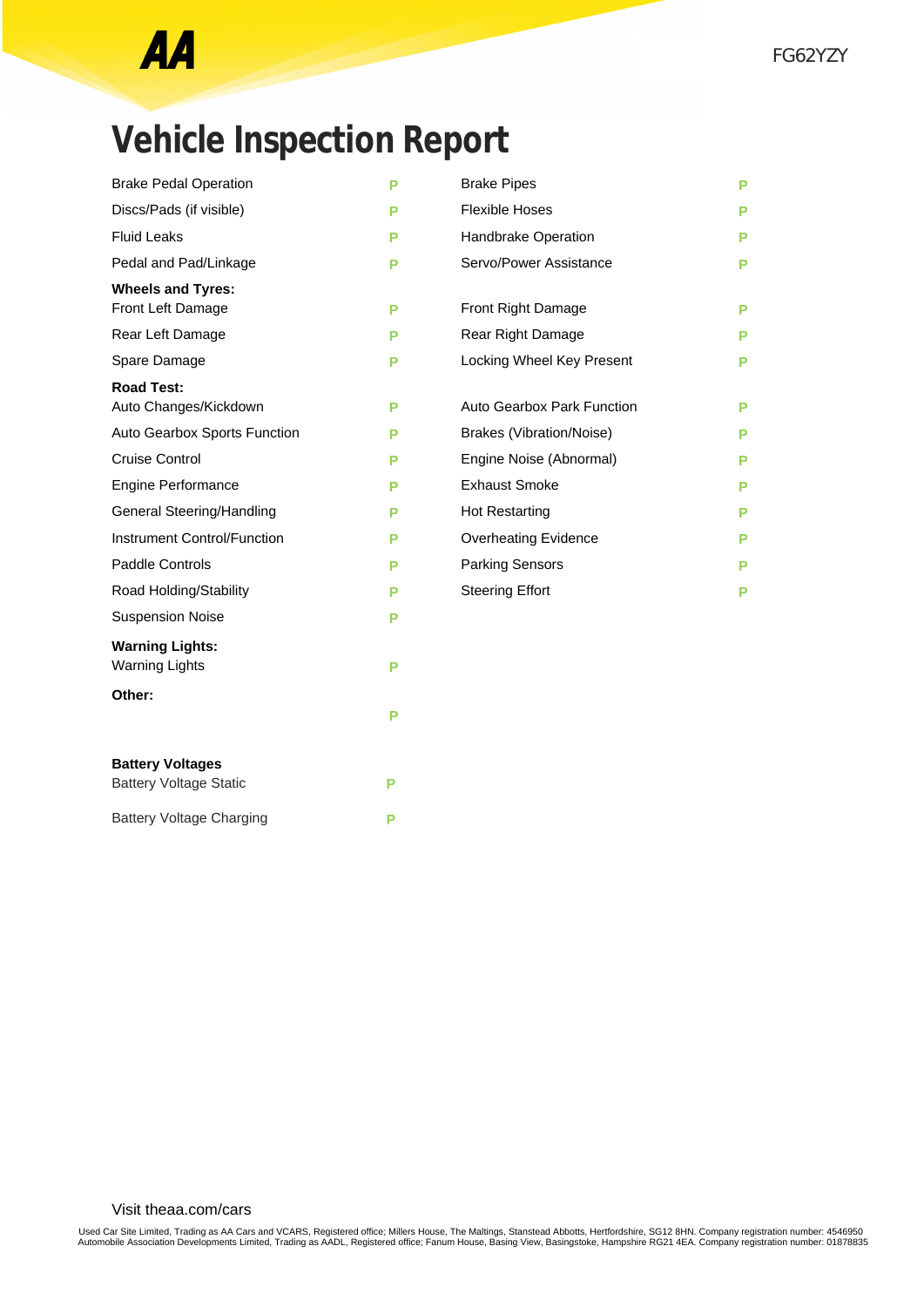## **Vehicle Inspection Report**

### **Wheels & Tyres**

Puncture onward travel: **Spare**

| <b>Position</b>    | <b>Manufacturer</b> | <b>Tyre Width</b> | <b>Profile</b> | <b>Wheel Size Speed</b> | <b>Rating</b> | <b>Wheel Type</b> | <b>Tread</b><br>(mm) |
|--------------------|---------------------|-------------------|----------------|-------------------------|---------------|-------------------|----------------------|
| Left Front         | Other               | 295               | 35             | 21                      | 107Y          | Alloy             | 8                    |
| <b>Right Front</b> | Other               | 295               | 35             | 21                      | 107Y          | Allov             | 8                    |
| Left Rear          | Other               | 295               | 35             | 21                      | 107Y          | Allov             | 6                    |
| <b>Right Rear</b>  | Other               | 295               | 35             | 21                      | 107Y          | Allov             | 6                    |
| Spare              | Vredestein          | 195               | 75             | 18                      | 106P          | <b>Steel</b>      | 3                    |

### **Road Test**

Test distance: **5 miles** Speed achieved up to: **70 mph** 

| Dealer's Name | <b>Amin Motors</b> |
|---------------|--------------------|
| Date          | 08 March 2022      |

### **Rectification Required:**

**Advisories**